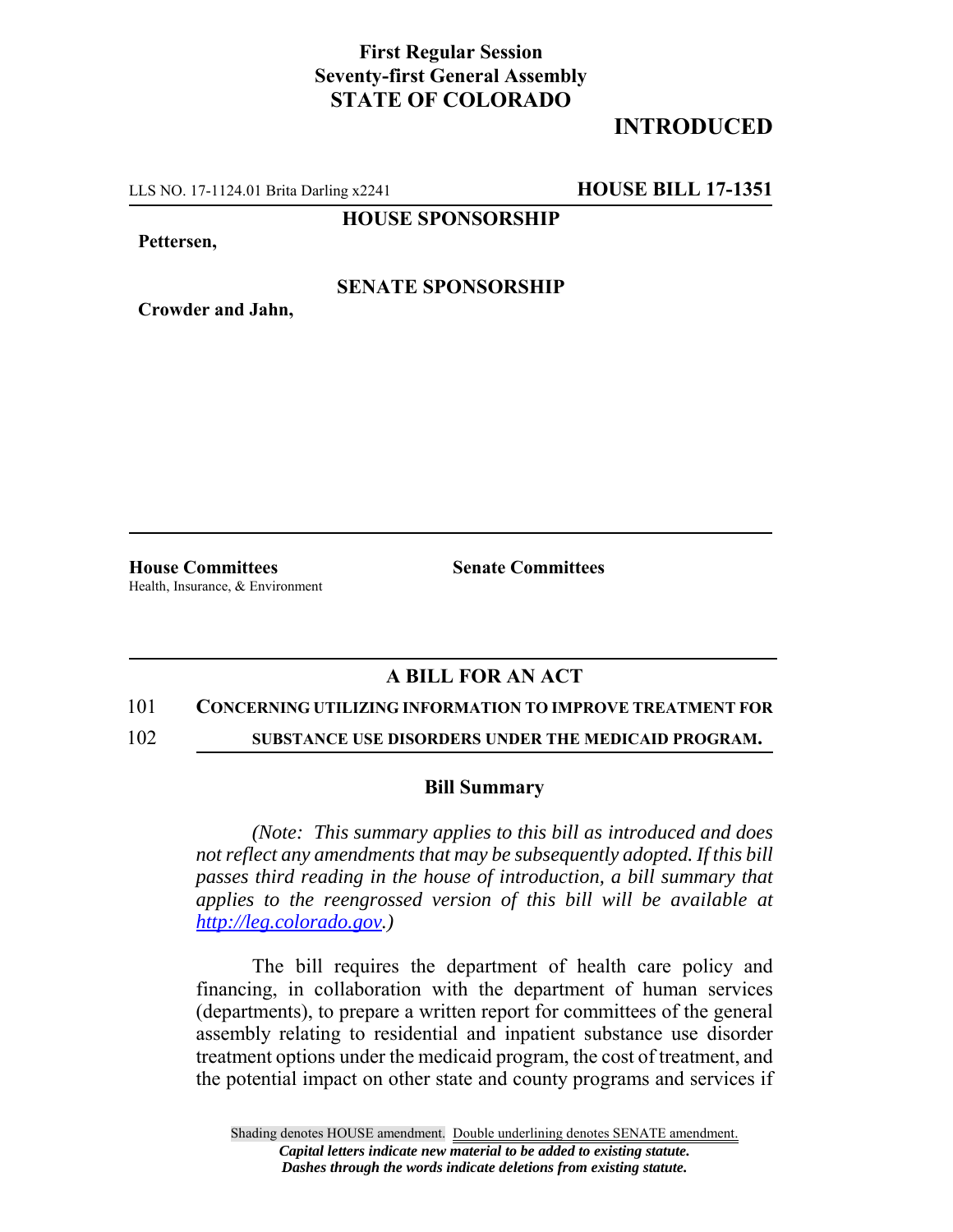residential and inpatient substance use disorder treatment options were effective. The departments' report shall also include recommendations relating to the implementation of residential and inpatient substance use disorder treatment, better coordination of substance use disorder services among state agencies, and necessary changes to state law to implement treatment.

 *Be it enacted by the General Assembly of the State of Colorado:* **SECTION 1. Legislative declaration.** (1) The general assembly hereby finds and declares that: (a) According to the 2015 national survey on drug use and health, an estimated twenty-two million Americans have a drug or alcohol use disorder that needs treatment, yet only one in ten receive it; (b) Because loss of income is a symptom of substance use disorders, an inability to pay is among the biggest barriers to receiving treatment; (c) Colorado faces a prescription drug and heroin use problem, with drug overdose deaths in Colorado increasing by sixty-eight percent between 2002 and 2014; (d) Opioid painkillers cause nearly seventeen thousand overdose deaths nationwide and three hundred such deaths in Colorado annually; (e) In 2015, nearly thirty percent of total overdose deaths in Colorado were medicaid clients; (f) According to the national institute on drug abuse, every dollar invested in the treatment of substance use disorders yields a return of up to seven dollars in reduced drug-related crime and criminal justice costs, and, when health care savings are included, more than a twelve-dollar return on investment; and (g) States have an option as part of the medicaid program to cover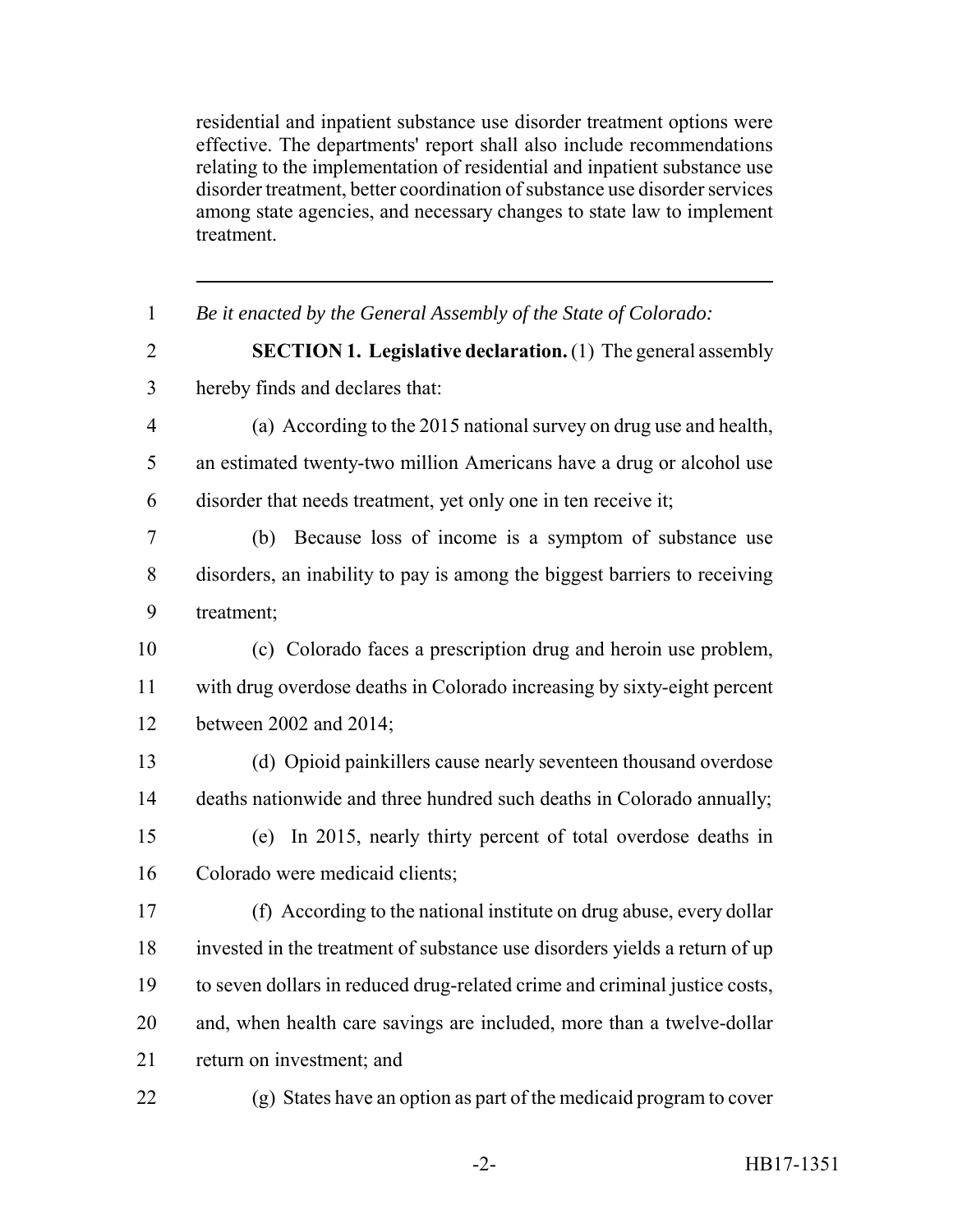residential and inpatient substance use disorder treatment.

 (2) Therefore, the general assembly declares that the department of health care policy and financing and the department of human services should prepare and submit a report to the general assembly concerning treatment options for substance use disorders under the medicaid program.

 **SECTION 2.** In Colorado Revised Statutes, **add** 25.5-4-212 as follows:

 **25.5-4-212. Feasibility study - residential and inpatient substance use disorder treatment - repeal.** (1) ON OR BEFORE 11 NOVEMBER 1, 2017, THE STATE DEPARTMENT AND THE DEPARTMENT OF HUMAN SERVICES SHALL JOINTLY PREPARE A WRITTEN REPORT CONCERNING THE FEASIBILITY OF PROVIDING RESIDENTIAL AND INPATIENT SUBSTANCE USE DISORDER TREATMENT AS PART OF THE MEDICAID PROGRAM. THE STATE DEPARTMENT SHALL SUBMIT THE REPORT TO THE JOINT BUDGET COMMITTEE, THE PUBLIC HEALTH CARE AND HUMAN SERVICES COMMITTEE OF THE HOUSE OF REPRESENTATIVES, THE HEALTH AND HUMAN SERVICES COMMITTEE OF THE SENATE, OR ANY SUCCESSOR COMMITTEES, AND TO ANY LEGISLATIVE STUDY COMMITTEE ADDRESSING SUBSTANCE USE DISORDER TREATMENT THAT MEETS DURING THE 2017 LEGISLATIVE INTERIM. THE STATE DEPARTMENT SHALL PREPARE A 22 COMPREHENSIVE REPORT, INCLUDING WITHIN THE REPORT INFORMATION PROVIDED BY THE DEPARTMENT OF HUMAN SERVICES, AS WELL AS ANY OTHER SOURCES OF INFORMATION AS DETERMINED BY THE STATE DEPARTMENT.

26 (2) THE STATE DEPARTMENT AND THE DEPARTMENT OF HUMAN SERVICES SHALL CONSIDER AND REPORT ON THE FOLLOWING: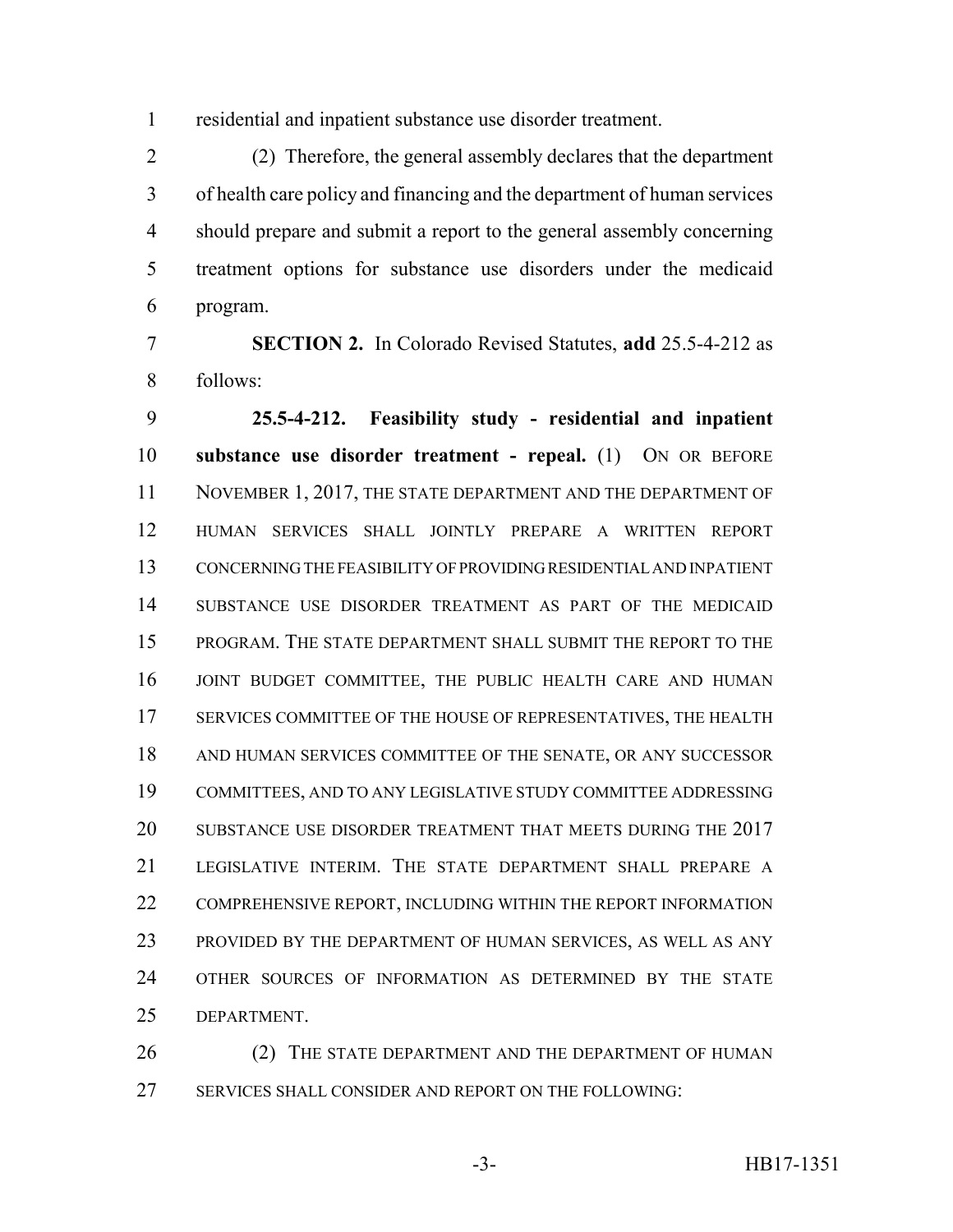(a) THE PREVALENCE OF OPIOID ADDICTION AND OTHER SUBSTANCE USE DISORDERS IN COLORADO, INCLUDING DEMOGRAPHIC AND GEOGRAPHIC INFORMATION;

 (b) EVIDENCE-BASED BEST PRACTICES FOR THE TREATMENT OF SUBSTANCE USE DISORDERS;

 (c) A DESCRIPTION OF RESIDENTIAL AND INPATIENT SUBSTANCE USE DISORDER TREATMENT AND THE ACTUAL OR ESTIMATED COST OF THE SERVICES;

9 (d) PUBLICLY FUNDED RESIDENTIAL AND INPATIENT SUBSTANCE USE DISORDER TREATMENT CURRENTLY PROVIDED IN THE STATE, THE ELIGIBILITY CRITERIA FOR THAT TREATMENT, AND INFORMATION 12 CONCERNING TREATMENT OUTCOMES FOR CLIENTS;

 (e) RESIDENTIAL AND INPATIENT SUBSTANCE USE DISORDER TREATMENT THAT IS NOT CURRENTLY INCLUDED IN COLORADO'S STATE MEDICAID PLAN BUT THAT MAY BE PROVIDED BY THE STATE AS AN OPTIONAL BENEFIT OR THROUGH A FEDERAL WAIVER;

 (f) ANY FEDERAL AUTHORIZATION NECESSARY TO INCLUDE RESIDENTIAL AND INPATIENT SUBSTANCE USE DISORDER TREATMENT AS A BENEFIT UNDER THE MEDICAID PROGRAM OR WAIVER OF FEDERAL RULES THAT WOULD ALLOW FOR EXPANSION OF RESIDENTIAL AND INPATIENT TREATMENT;

 (g) AN ESTIMATE OF THE NUMBER OF MEDICAID CLIENTS WHO MAY BE ELIGIBLE FOR THE BENEFIT IF THE BENEFIT WERE INCLUDED AS PART OF 24 THE MEDICAID PROGRAM;

 (h) CAPACITY IN COLORADO FOR RESIDENTIAL AND INPATIENT SUBSTANCE USE DISORDER TREATMENT CURRENTLY AND IF RESIDENTIAL AND INPATIENT SUBSTANCE USE DISORDER TREATMENT IS INCLUDED AS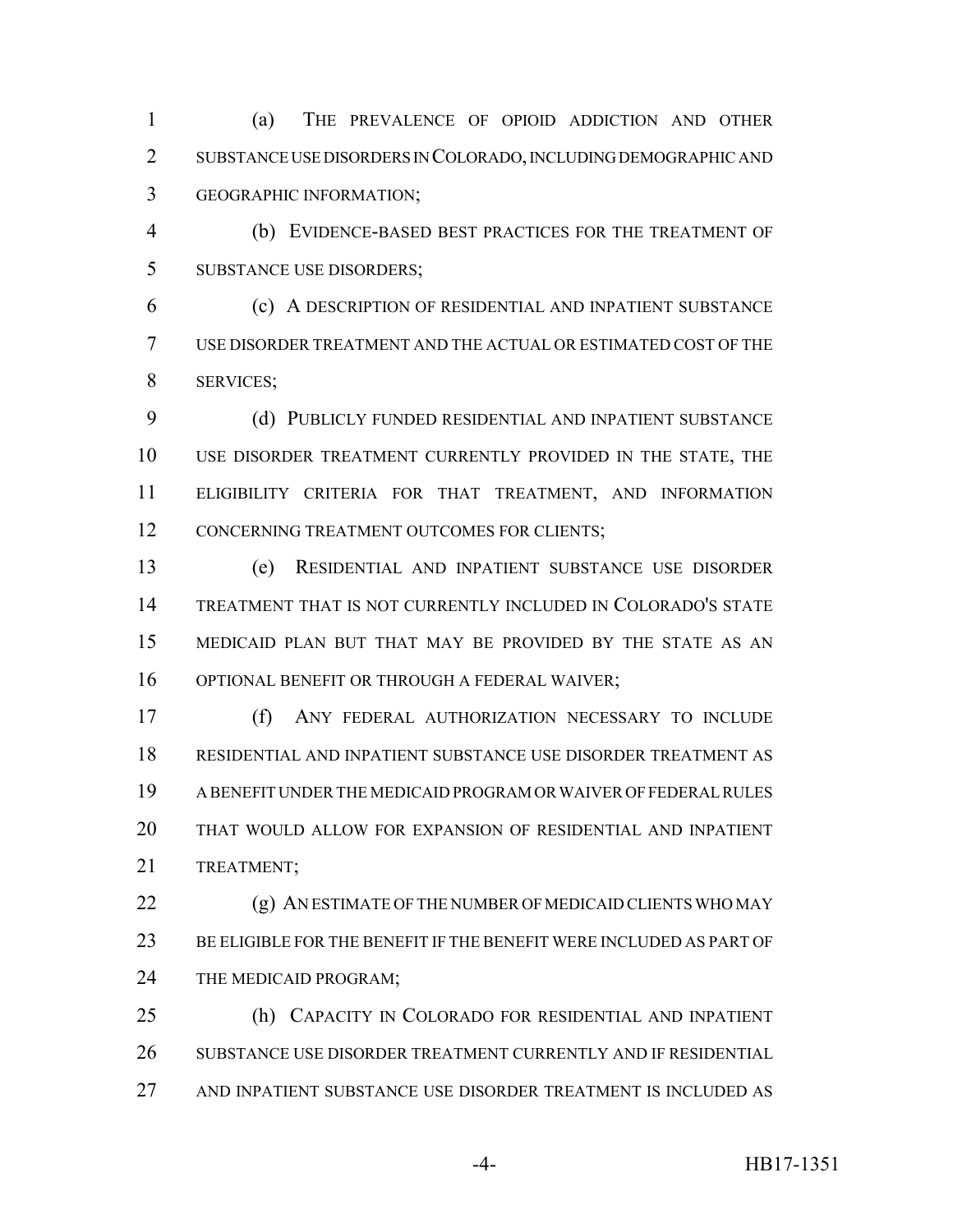PART OF THE MEDICAID PROGRAM;

 (i) AN ESTIMATE OF STATE COSTS ASSOCIATED WITH PROVIDING RESIDENTIAL AND INPATIENT SUBSTANCE USE DISORDER TREATMENT AS PART OF THE MEDICAID PROGRAM;

 (j) PUBLISHED RESEARCH RELATING TO OTHER STATE COSTS INCURRED FOR THE MEDICAID PROGRAM AND OTHER PUBLIC ASSISTANCE PROGRAM EXPENSES THAT MAY BE AVOIDED IF RESIDENTIAL AND INPATIENT SUBSTANCE USE DISORDER TREATMENT IS INCLUDED AS PART OF THE MEDICAID PROGRAM;

 (k) IF KNOWN, OTHER STATES PROVIDING RESIDENTIAL AND INPATIENT SUBSTANCE USE DISORDER TREATMENT AS PART OF THE MEDICAID PROGRAM AND THE EXPERIENCES OF THOSE STATES RELATING TO IMPLEMENTATION, COST, SAVINGS, AND EFFICACY OF RESIDENTIAL AND INPATIENT TREATMENT;

 (l) IF KNOWN, THE NUMBER AND COST OF EMERGENCY ROOM VISITS OR HOSPITAL STAYS BY MEDICAID CLIENTS IN COLORADO RELATING TO SUBSTANCE USE DISORDERS;

 (m) IF KNOWN, THE NUMBER OF COUNTY LAW ENFORCEMENT CONTACTS RELATED TO PERSONS USING DRUGS OR ALCOHOL AND THE PERCENTAGE OF PERSONS ENTERING COUNTY JAILS WHO ARE SUFFERING FROM SUBSTANCE USE DISORDERS; AND

**(n) IF KNOWN, STATE AND NATIONAL RESEARCH ON HOW ACCESS**  TO RESIDENTIAL AND INPATIENT SUBSTANCE USE DISORDER TREATMENT IMPACTS RECIDIVISM AND LAW ENFORCEMENT RESOURCES.

 (3) AS PART OF THE REPORT, THE STATE DEPARTMENT AND THE DEPARTMENT OF HUMAN SERVICES SHALL INCLUDE RECOMMENDATIONS 27 TO THE GENERAL ASSEMBLY CONCERNING: